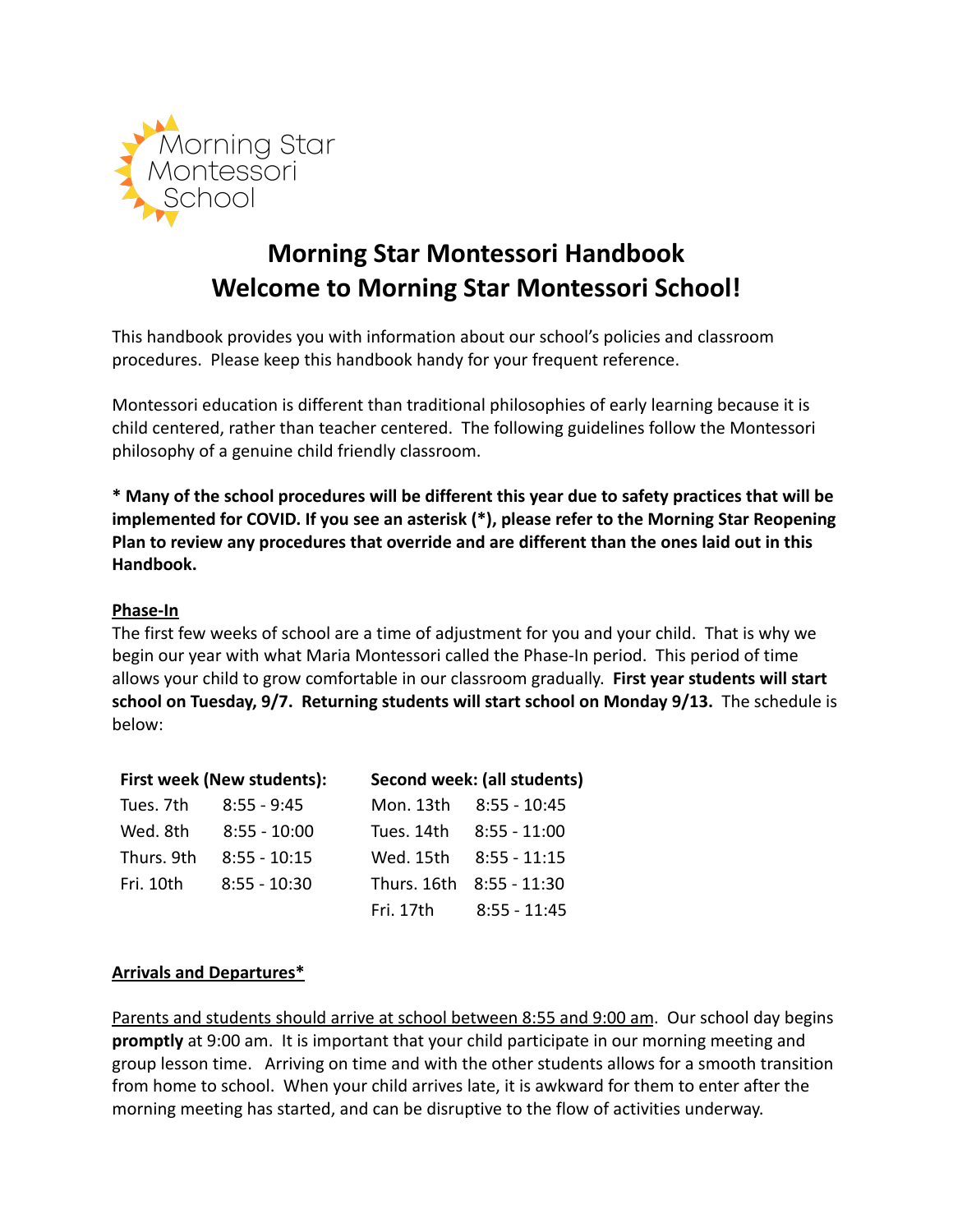You and your child will be greeted at the Liberty Street entrance between 8:55 and 9:00 am. Please say goodbye *at the door* to ensure a smooth transition for your child. To ensure the safety of the children the Liberty Street door will be locked at 9:05. If you arrive after 9:05, please tap on the window *lightly.* We will come down and open the door. Parents should drop off and pick up students on time. If a student is consistently dropped off late or picked up late, the teachers, board and parents will communicate to discuss a plan of action.

Dismissal is at 11:50am. We will meet you at Liberty Street entrance at that time. In consideration for your waiting child, please be prompt. If you will be unavoidably late please text your teacher's cell phone so that your child will not worry.

Also, please notify us if your child will be leaving with someone other than the person(s) designated on your transportation form. Your child will not be released unless the school has received notification via a note or text.

## **Attendance**

It is important for your child to gain the experience of participating in a weekly routine so that they may anticipate and make plans. If you are keeping your child home from school for any reason, please text or leave a message at 518-218-6656. Please note that you may not receive an immediate response if the teachers are with students.

Please notify the school at learn@morningstarmontessorischool.org if your child displays symptoms of COVID-19, has a contagious illness, or has the stomach bug or the flu. The School will share this information anonymously with the other parents via email.

Students/parents/guardians must immediately disclose to the school (learn@morningstarmontesorrischool.org) if the child responds yes to any of the COVID-19 screening questionnaire questions (listed in COVID Plan & Symptom Sheet) or if the child tests positive for COVID-19.

#### **Clothing**

**Plain Slippers** – To cut down on dirt in the classroom, and to maintain a quiet environment conducive to learning, we ask that you send your child to school on the first day with *plain* slippers with *soft* soles. These slippers will be kept at school. Please be sure your child is able to put them on independently and that they fit properly.

**Shoe Box -** At the beginning of the school year, please send in a change of clothes (pants, 2 pairs of underpants, 2 pairs of socks and 2 masks) in a shoe box labeled with your child's name. We have smocks, but sometimes paint splatters or water spills and your child may need to change clothes to be comfortable. If soiled clothing is sent home, please send a replacement item for the box the following day.

**Attire -** Please be sure your child is dressed in *comfortable play clothes* to come to school each day. An ideal outfit is a **plain shirt** with **no** consumer, T.V., movie characters or messages, long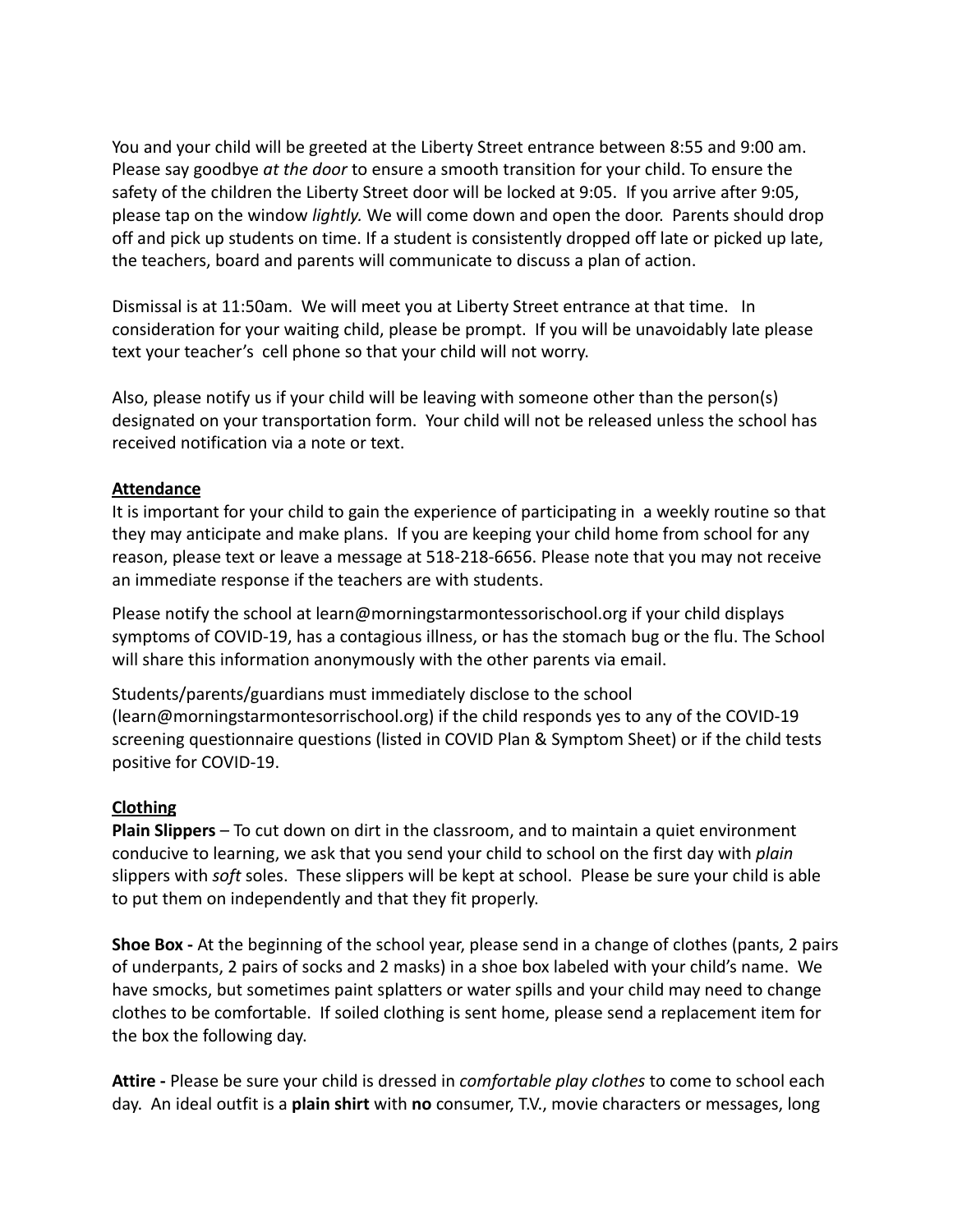pants, socks and closed toed shoes with backs. We will be working with your child on fastenings and independent dressing; you can help reinforce this at home. Also, your child should wear footwear that s/he can put on and remove independently. We can help with tying shoes.

**Tote bag -** Your child should bring a tote bag to school every day. Please **no** backpacks or other bags that zip. The tote bag should be large enough to hold school papers and should be labeled with your child's name. This enables us to send home school notices and your child's work, so please check the bag daily. If you wish to send us a note, please use a clothespin or bag clip to attach it to the outside of the bag, or deliver it to us personally at arrival time.

## **Health\***

Our school policy for the care of the children ensures that the needs of the whole group are met. Please keep your child home if:

- Your child is unable to participate in routine activities
- Your child shows signs of illness prior to school hours
- Your child has been exposed to a contagious illness

It is recommended as a courtesy that you notify other parents in the school via our google group if your child has an illness that warrants medication, or is the stomach bug or the flu.

Also, please let the Teachers and Board know if there is an immunocompromised person at home, so they can notify them if an illness is spreading.

If your child becomes ill at school, we will contact you or the persons designated on your "emergency procedures" form. Your child will be made comfortable while awaiting your arrival.

School policy requires that your child's health form be on file at school before your child attends school.

Morning Star Montessori requires the same immunization requirements as outlined by the Troy City School District, which can be found at the following URL: <https://www.troyusd.org/vnews/display.v/ART/5eb94fc28b78c>

# **Good Hygiene Practice**

It is important that children develop good hygienic habits. We practice hand washing upon entering the school, after toileting, before snacks and other times during the day when it is deemed necessary. Because children learn by imitating adults, we ask that you support our hand washing efforts by role modeling hand washing practices at home.

At school, children are encouraged to cough and sneeze into their shoulder or elbow, away from others, and to use tissues.

# **Changes in the Home**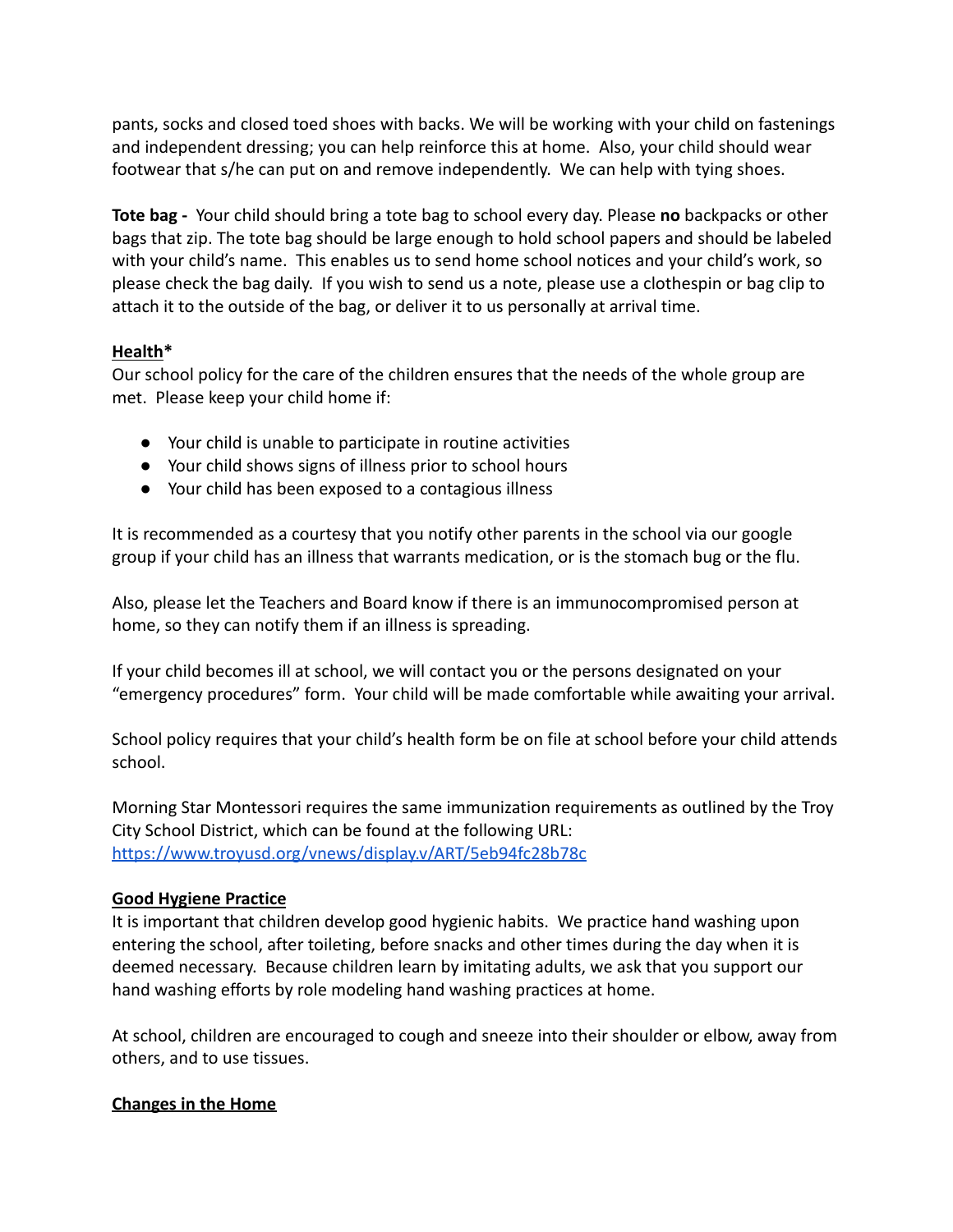Changes in the home can profoundly influence a small child. Parents are asked to keep teachers informed of such changes as a new baby, a move, a separation or divorce, a new child care provider, the death of a relative or a pet, or anything else which may cause changes in the behavior of your child. The exchange of this information can help both the teachers and the parents understand and meet the needs of your child. Any exchange of information will be kept confidential.

## **Changes in Address/Emergency Contacts**

If you have a change in address or telephone number in either the home or workplace, please notify us in writing. Also, please remember to update us on any changes in emergency contacts.

## **School Closings**

In the event of a school closing you will be notified by e-mail and/or text before 7:00 am.

## **Snow Days**

If Troy City Schools are closed due to snow or ice, we will be closed.

If Troy City Schools are delayed one or two hours due to snow or ice we will inform you whether school will be open **OR** closed via email and/or text. Some of our teachers do not live in Troy. Generally, if Troy is delayed, it means that the roads in neighboring areas are dangerous to travel on, and may result in school closing even if Troy Schools are only delayed.

## **Parent Information Nights**

There are three parent information nights scheduled throughout the school year. This event is for new and returning parents. Attending this event is a great time to get a sneak peek at what your child is doing at school. The teachers will give a brief overview of the educational materials that are currently in the classroom and will discuss the daily routine and Montessori values. This is a great time to ask questions and socialize with the other families!

#### **Parent Child Evenings**

These events occur about once a month. The purpose of this evening is for you to follow your child in the classroom and observe how they choose and complete the works that they have had a lesson on thus far. The focus of the evening is your child. It is an opportunity for your child to teach **you** the lessons they have learned!

# **Snack**

Families will be asked to contribute snacks on a rotating basis. Please refer to the snack schedule and mark your calendar. A week's supply of snacks generally includes four sleeves of PLAIN rice cakes, 20 apples, two eight oz. bricks of mild cheddar cheese, a fruit and a vegetable for food preparation for the week.

#### **Sharing Items**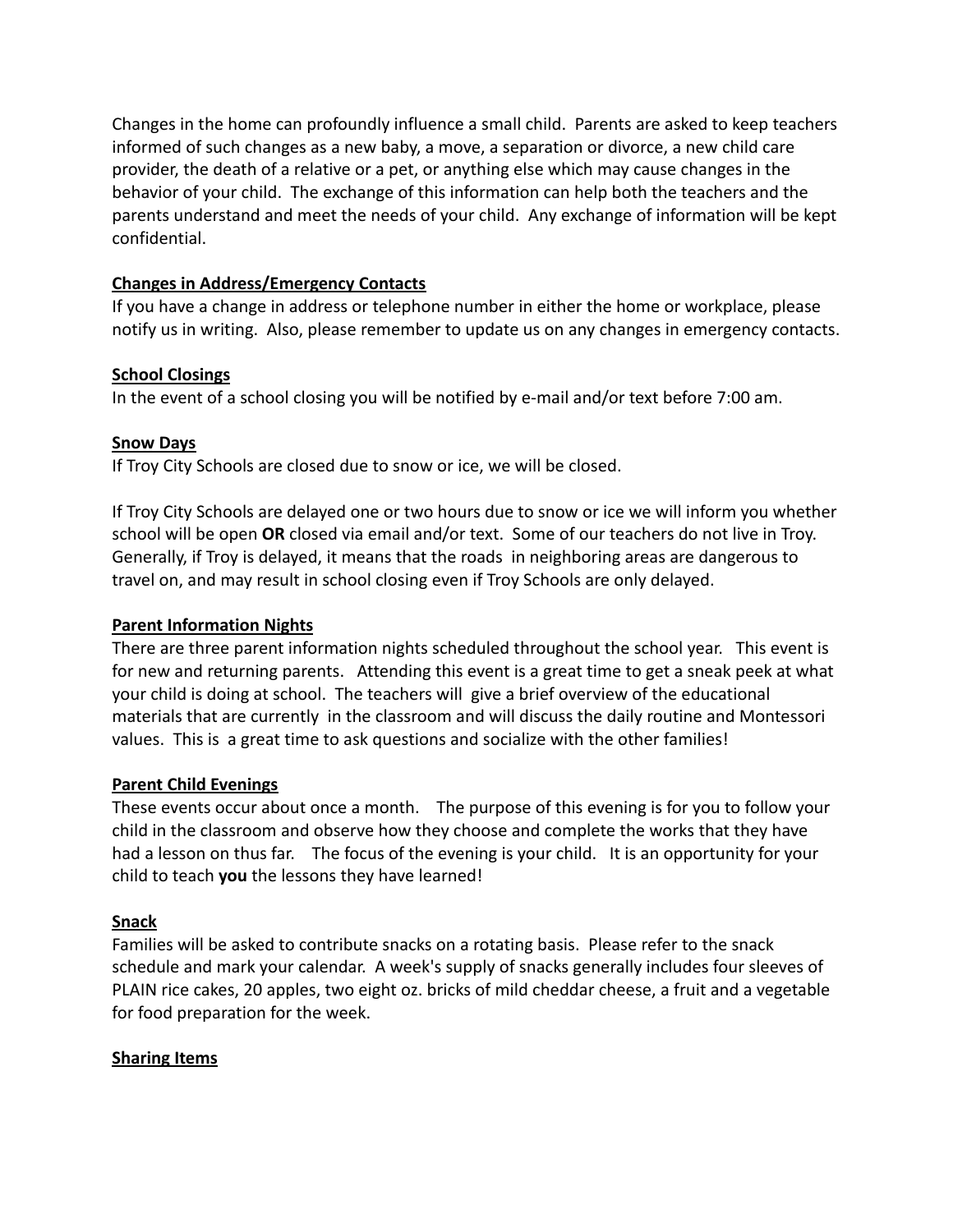Sharing Day is on Tuesday. We will begin Sharing after Phase In. Please do **not** send toys in to share. *Sharing items should have educational interest*. Items may include a book, a nature object, an artwork etc.

#### **Observation**

Parents may schedule a time to observe their child in the classroom starting in November. The children and teachers need to get to know each other and become familiar with the classroom environment before parents observe our class in session.

# **Conferences**

Conferences are scheduled two times during the school year. Please consult the School Calendar for dates. Please be aware that you do not need to wait to discuss your concerns until conference time. Feel free to contact teachers after school hours until 5pm on any day. Or, leave the teachers a message and they will promptly get back to you.

## **Discipline**

At *Morning Star Montessori* we seek to build your child's self esteem by helping him/her develop self-control and responsibility for his/her actions. We never use physical punishment or belittle a child in any way.

To limit the need for any disciplinary action a few simple ground rules are established. These ground rules set limits of behavior for the safety and protection of the children. The approach of the teacher is firm and supportive and takes into consideration each child's developmental level. Children are encouraged to use language to resolve conflicts and will be redirected to alternative activities as necessary. A child may be required to choose a different activity or refrain from interaction with others until appropriate control is regained. In this way children learn acceptable group behavior and develop positive techniques for solving problems.

# **Adjustment**

In order to give top priority to the healthy development of each child, it is imperative that a stable classroom environment be maintained. The School will pursue all possible options to avoid suspension or termination of any student due to behavioral, social/emotional or academic concerns. The decision to remove a child from the classroom is something the school does not take lightly. A decision of this nature would only be reached after thorough discussion with all parties involved, including but not limited to the board, teachers, and parents/guardians. Procedures are detailed in the tuition contract.

# **Birthdays**

We ask that parents distribute birthday invitations personally to the parents of the child(ren) you wish to invite. Please do *not* send them in with your child to put in bags. In this way we can avoid hurt feelings.

We celebrate your child's birthday at school with a traditional "Birthday Walk."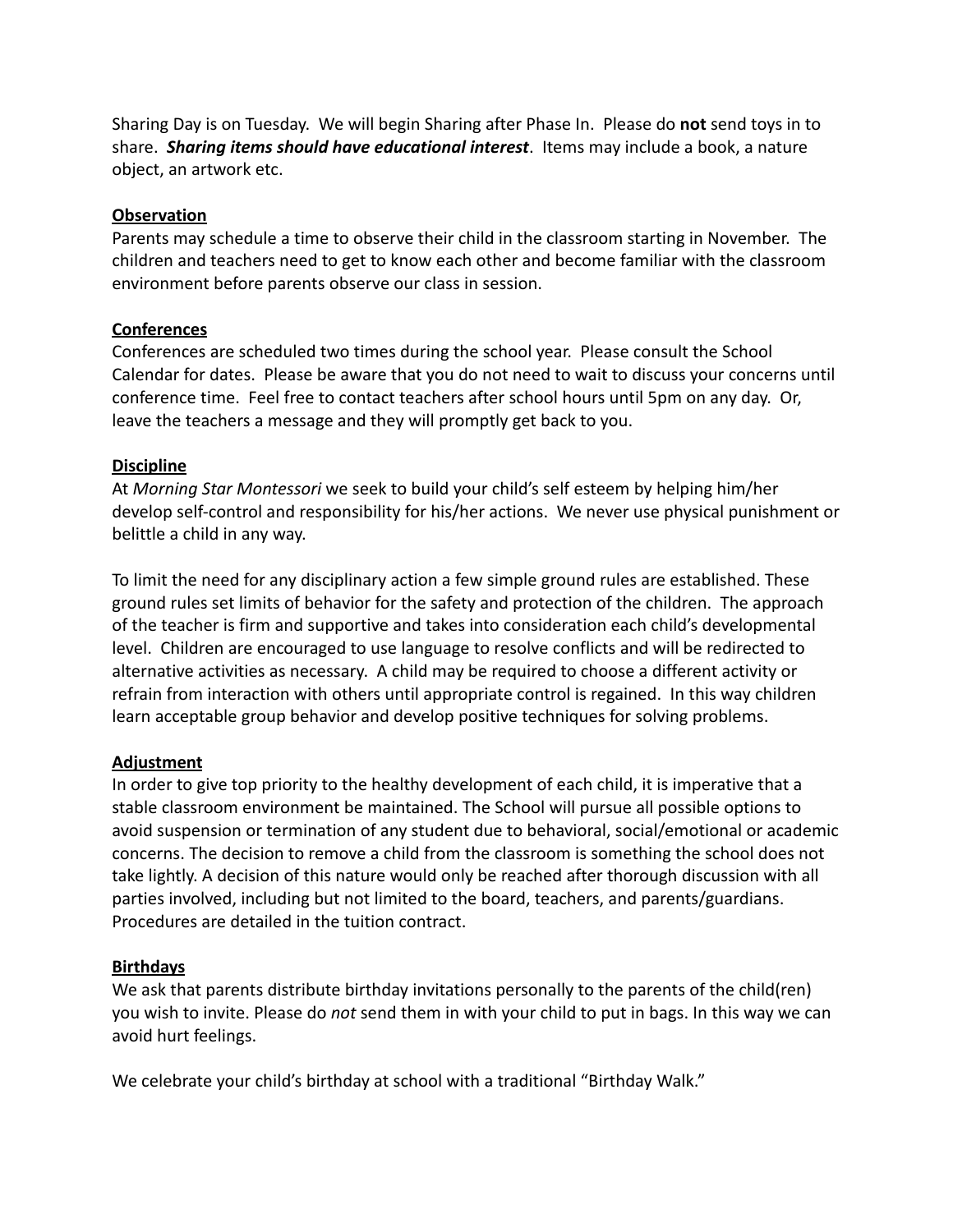We create a timeline using the sandpaper numerals and photos from each year of your child's life. The child's family is invited and may want to talk about the events the photos depict. Your child will carry the Earth (globe) around the sun (a candle) as many times as they are in years, and finally we will sing "Happy Birthday."

Most children are excited to have a birthday with accompanying parties, well wishing, gifts and attention. Some children, however, may prefer **not** to be the center of attention and may **not** wish to have a celebration at school. No problem! We can modify the walk or eliminate it altogether if it makes your child more comfortable.

In preparation for the birthday walk, you and your child may want to:

- Write a simple one statement for each year of your child's life
- You can include developmental highlights, moves, trips, arrival of siblings, likes and dislikes etc.
- Bring a photograph or create a picture of where you live
- Bring a photograph or create a picture of your family
- Bring a photo for each year the child has been on this earth, a birth photo, a photo of the birthday child now

#### **Donations**

We are always happy to receive donations. We gladly accept the following donations on a continual basis:

- paper (blank, colored, lined, tissue, card stock, etc.)
- collage items (buttons, sequins, ribbon, pom-poms, pipe cleaners, etc.)
- pictures cut from magazines (for our picture story work)
- fresh flowers
- laminating film
- time to make classroom materials
- Consumable paper products (tissues, napkins, paper towels, toilet paper, cleaning wipes and 3 oz dixie cups)

#### **Volunteering**

As a not-for-profit organization, Morning Star Montessori is overseen by a volunteer Board of Directors made up primarily of guardians of currently enrolled students. The organization cannot operate without a vibrant and engaged Board of Directors. If you're interested in joining the board, please email [learn@morningstarmontessorischool.org](mailto:learn@morningstarmontessorischool.org).

Aside from being on the Board, there are many other opportunities to volunteer. We will reach out to all parents for their participation in some volunteer activities through a Volunteer Opportunities sign-up sheet.

#### **Parent Participation**

We welcome the participation of parents in the classroom to share their talents, skills and ideas. When parents visit the classroom, we try to incorporate their talents into real learning and a